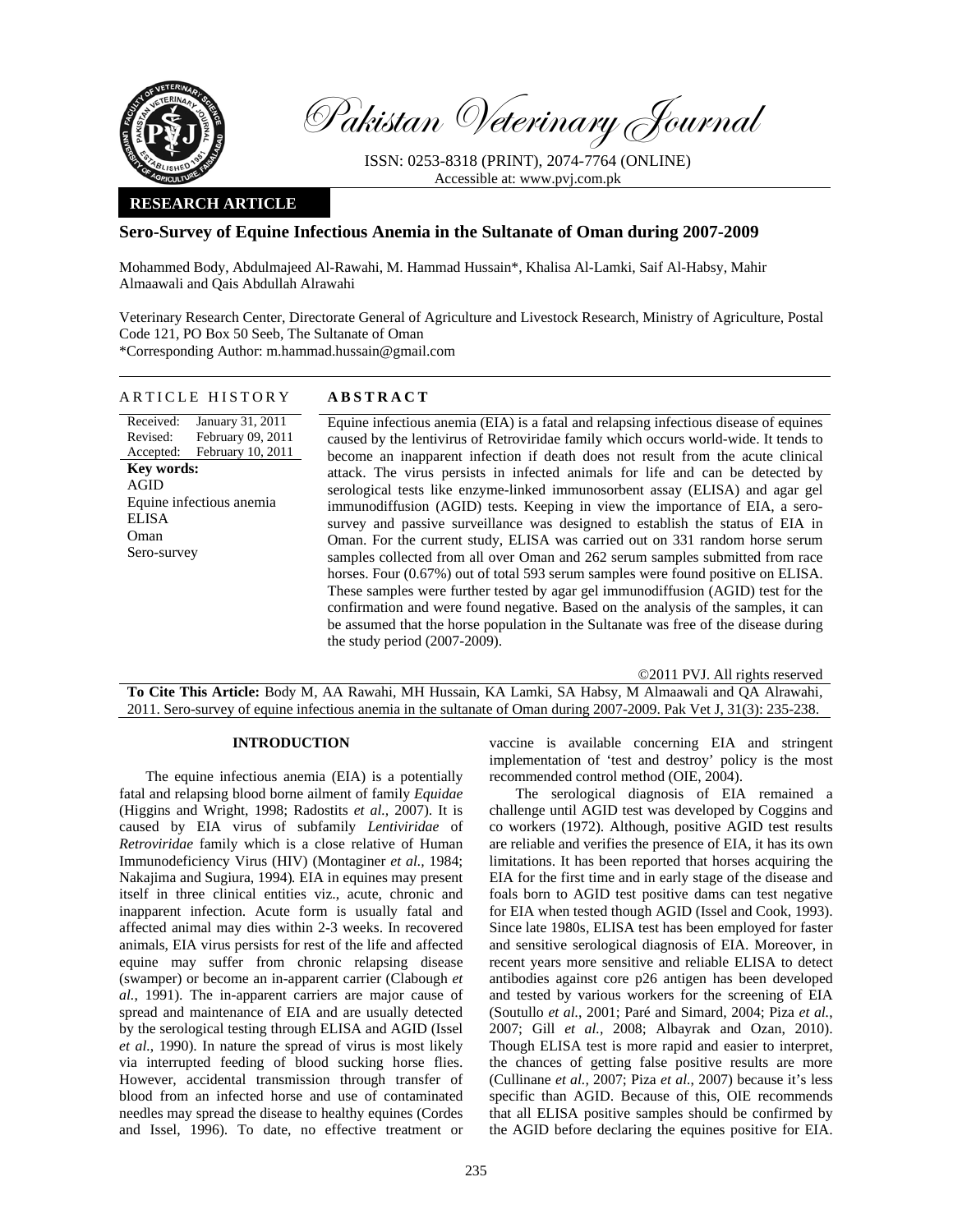A previous study regarding the some viral disease of animals concluded that Oman was free from EIA (Hedger *et al.,* 1980). From 2005 to December 2010, the disease has not been reported in the Middle East region (Anonymous, 2011). However, during 2010 the varying incidence of disease has been reported from 30 countries of Asia, Europe and Americas (Anonymous, 2011). Such is the importance of disease that according to OIE regulations the EIA positive horses can't compete in international events and export of test positive equines is prohibited. Moreover, to acquire the EIA free status, countries are required by OIE to conduct active as well as passive internal and external surveillance to achieve desired confidence in disease freedom (OIE, 2009). Keeping in view the importance of the disease, present survey was undertaken to investigate the serological status of the horses concerning EIA in the Sultanate.

#### **MATERIALS AND METHODS**

Total horse population in Oman is 2393 heads (Anonymous, 2005). A total of 331 serum samples were randomly selected through Survey Toolbox Software™ (ACIAR, Australia) from the serum bank (n=2200) of the Veterinary Research Center (Cameron, 1999). These samples were randomly collected from horses of various regions and governorates during 2007-2008 in Oman for the surveillance of equine diseases. Samples size (n=331) for random selection was calculated at 95% confidence interval (CI) and 5% desired absolute precision (DOP) for an expected diseases prevalence of 50% (unknown status) (Thrusfield, 2005). Final sample size was adjusted for finite population and proportional allocation was performed according to the horse population of each area (Table 1). Furthermore, 262 serum samples presented to the center from race horses during the game season 2008- 2009 were also used in the current study for EIA screening (Table 2).

**Table 1:** Population of horses and sampling frame adopted for the survey of equine infectious anemia during 2007-2008 in the Sultanate of Oman

| Region        | Horse       |                         | Sample Size & Adjusted Final Sample |
|---------------|-------------|-------------------------|-------------------------------------|
|               |             | Population Proportional | Size & Proportional                 |
|               |             | Allocation              | Allocation                          |
| Muscat        | 997 (41.66) | 160                     | 138                                 |
| Dofar         | 548 (22.90) | 89                      | 72                                  |
| Al-Batinah    | 315(13.16)  | 50                      | 46                                  |
| Al-Sharqiyah  | 226 (9.44)  | 37                      | 32                                  |
| Ad-Dhahira    | 187 (7.81)  | 31                      | 26                                  |
| Al-Dakhaliyah | 93 (4.01)   | 16                      | 13                                  |
| Musandum      | 24(1.00)    | 2                       | 4                                   |
| Total         | 2393        | 385                     | 33 I                                |

Figures in parenthesis indicate percentage.

**Table 2:** Distribution of serum samples (n = 262) utilized for surveillance of equine infectious anemia (EIA) during 2008-2009 game season in the Sultanate of Oman

|                    | Horse serum samples submitted to |  |
|--------------------|----------------------------------|--|
| Region/Governorate | VRC during game season 2008-2009 |  |
| Al-Batinah         | 86                               |  |
| Al-Sharqiyah       | 76                               |  |
| Muscat             | 74                               |  |
| Al-Dakhaliyah      | 24                               |  |
| Ad-Dhahira         | າ                                |  |
| Total              | 262                              |  |

Commercial indirect ELISA (ID Screen® Equine Infectious Anemia Indirect, IDVET, France) was used for screening of serum samples. Testing was performed as per recommendations of the manufacturer. Briefly, samples and wash solution were prepared and 90 µl of dilution buffer was added to each microwell. Pre-designated wells were added 10 µl each of positive, negative and test sera and incubation was performed at room temperature (25°C) for 45 minutes. Afterwards, washing was performed and 100 µl of conjugate was added to each well. Further incubation was performed for 30 minutes at room temperature and washing was performed. Then 100 µl of substrate solution was added to each well and 15 minutes incubation was performed at room temperature in dark. Immediately after incubation, 100 µl of stop solution was added to each well and plates were then read at 450 nm to record the OD values. Interpretation was performed by calculating the S/P percentage as recommended by the manufacturer.

Samples found positive in ELISA test were further confirmed on the commercial Equine Infectious Anemia Virus Antibody Test Kit, AGID (VMRD, Inc., USA). Test was performed as per the recommendations of the manufacturer. Briefly, gel was prepared and 6 circular and 1 central (2.4 mm apart and 5.3 mm in diameter) wells were cut in the agar. EIA p26 antigen (50 µl) was placed in the Central well. Fifty microliters of positive control serum was placed on each side of the samples for the formation of positive control line to facilitate accurate recognition of lines of identity. Remaining wells were filled with 50 µl of test sera and plate was incubated at 22°C for 24 hours. Interpretation was performed as recommended by the manufacturer.

### **RESULTS**

Only 4 (0.67%) out of 593 tested horse serum samples were found positive for EIA virus antibodies upon ELISA. The OD value of the positive sample was 1.52 when read at 450 nm and all the 4 ELISA positive samples yielded higher OD values: 1.68 (Muscat), 1.58 (Muscat), 1.61 (Al-Batinah) and 1.59 (Dofar). As per recommendations of the World Animal Health Organization (OIE) these samples were further tested by AGID and failed to give positive results. Therefore, the ELISA positive sera were marked as false positive.

#### **DISCUSSION**

Sampled horse population in Oman was mainly comprised of animals kept by the Royal Court, Royal Oman Police (mainly in Muscat and Dofar Governorates) and private owners (rest of the country). However, during the game season these animals are regularly transferred from one region / governorate to other for participation in equestrian events and annual celebrations. This frequent travelling during hot climatic conditions may result in development of environmental as well as thermal stress in some animals that may influence reproductive hormones, metabolism and immune responses to various diseases (Stull, 1997). Therefore, active as well as passive surveillance was employed in the current study to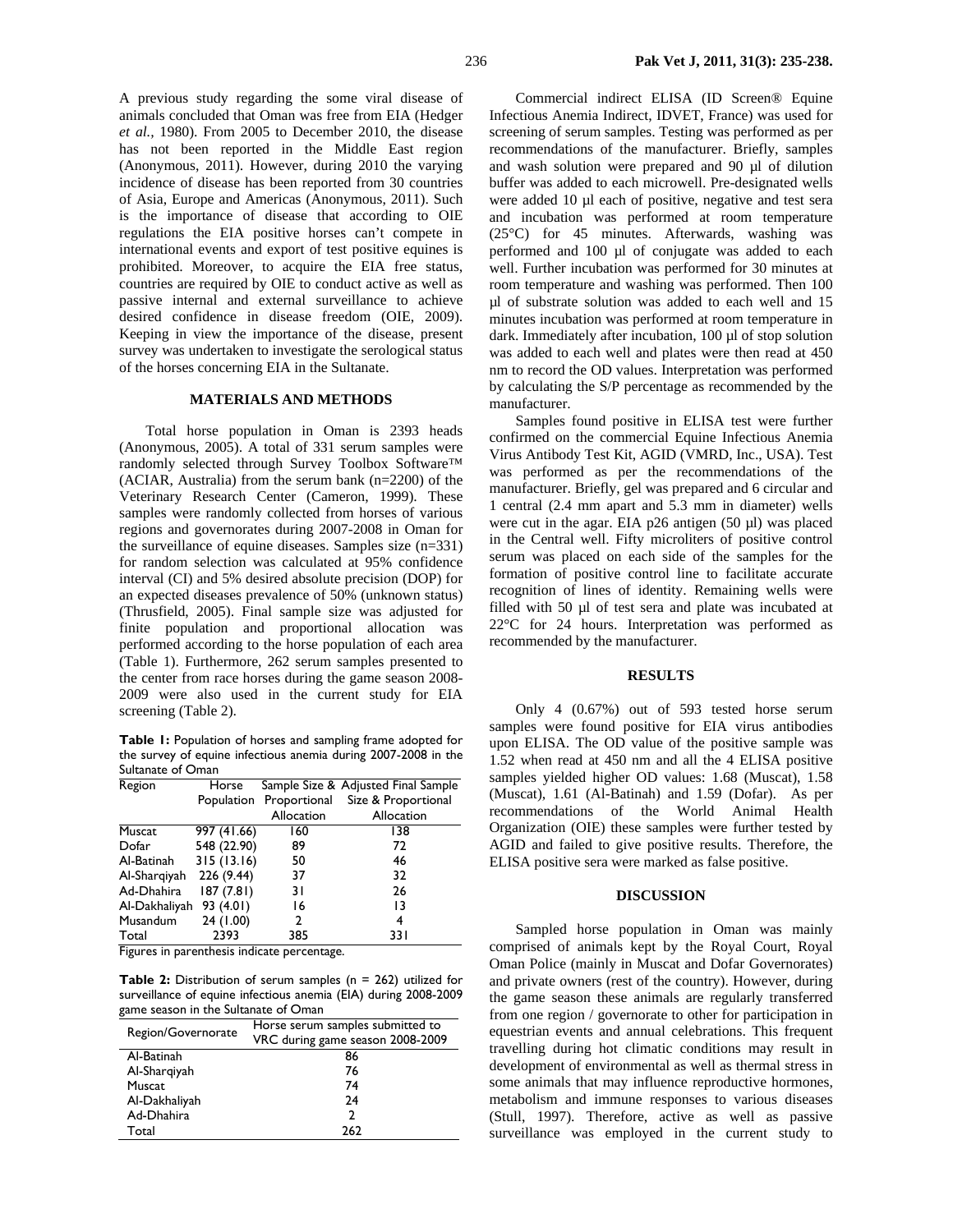maximize the chances of getting valid results (Cameron, 1999; Thrusfield, 2005).

For the current study, serum samples were first quick screened through ELISA and then the positive samples were confirmed by the OIE recommended AGID test. Though ELISA is comparatively quick and easy to perform its tendency to yield false positive results requires the confirmation through recommended AGID test (OIE, 2004; Paré and Simard, 2004; Cullinane *et al.,* 2007; Piza *et al.*, 2007). However, when testing on a larger scale for screening purposes is required within a short period of time, ELISA becomes the test of choice (Issel and Cook, 1993; Paré and Simard, 2004; Piza *et al.,* 2007). Importance of EIA and risk of its introduction in disease free countries requires the continuous surveillance to maintain the OIE certified disease free status regarding this devastating disease. Based upon the results of the samples, it can be safely assumed that horses in the Sultanate were free from EIA during 2007-2009. These results are in accord with a previous study performed by Hedger *et al.* (1980) in Oman and studies conducted elsewhere in the other countries (Ataseven and Arslan, 2005; Gill *et al*., 2008; Kirmizigl *et al.,* 2009; Albayrak and Ozan, 2010; Mashhadi *et al.,* 2010) with the claims of disease free status and warrants the continuous surveillance to acquire the possible EIA free status for Oman.

### **Acknowledgement**

Authors are thankful to the Ministry of Agriculture, Sultanate of Oman, Director General of Agriculture and Livestock Research, veterinary officers and staff of the Veterinary Research Center for their help, cooperation and support extended during the period of this study.

#### **REFERENCES**

- Albayrak H and E Ozan, 2010. Serosurveillance of equine infectious anemia in the Ardahan province of Turkey. Trop Anim Health Prod, 42: 1593-1595.
- Anonymous, 2005. Agricultural Census 2004/2005. Ministry of Agriculture and Fisheries, The Sultanate of Oman.
- Anonymous, 2011. World Animal Health Information Database. Disease information: equine infectious anemia. http://web.oie.int/wahis/public.php?page= home. Accessed on January 24, 2011.
- Ataseven VS and HH Arslan, 2005. Equine infectious anemia in mules, donkeys, and horses: epidemiologic studies in the different geographic regions of Turkey. J Equine Vet Sci, 25: 439-441
- Cameron A, 1999. Survey Toolbox: A Practical Manual and Software Package for Active Surveillance of Livestock Diseases in Developing Countries. Australian Center for International Agricultural Research (ACIAR), Australia.
- Clabough DL, D Gebhard and MT Flaherty, 1991. Immune-mediated thrombocytopenia in horses infected with equine infectious anemia virus. J Virol, 65: 6242-6251.
- Coggins L, NL Norcross and SR Nusbauma, 1972. Diagnosis of equine infectious anemia virus by immunodiffusion test. Am J Vet Res, 33: 11-18.
- Cordes T and CJ Issel, 1996. Equine Infectious Anemia: a status report on its control. United States Department of Agriculture (USDA).
- Cullinane A, M Quinlivan, M Nelly, H Patterson, R Kenna, M Garvey, S Gildea, P Layons, M Flynn, P Galvin, M Neylon and K Jankowska*,* 2007. Diagnosis of equine infectious anemia during the 2006 outbreak in Ireland. Vet Rec, 161: 647-652
- Gill FR, MH Hussain, G Muhammad, MK Mansoor, MA Hafeez, MQ Bilal and U Tahir, 2008. Enzyme linked immunosorbant assay (ELISA) based seronegative findings on the investigations of equine infectious anemia in Faisalabad Metropolis (Pakistan). Proc 29<sup>th</sup> World Veterinary Congress, Vancouver, Canada, 27- 31 July, 2008, pp: 1411.
- Hedger RS, ITR Barnett and DF Gray, 1980. Some virus disease of domestic animals in the Sultanate of Oman. Trop Anim Health Prod, 12: 107-114.
- Higgins AJ and IM Wright, 1998. The Equine Manual. WB Saunders, Co., London, pp: 77–79.
- Issel CJ and RF Cook, 1993. A review of techniques for the serologic diagnosis of equine infectious anemia. J Vet Diag Invest, 5: 137-141.
- Issel CJ, JM MacManus and SD Hagius, 1990. Equine Infectious Anemia: prospects for control. Develop Biol Stand, 72: 49-57.
- Kirmizig  $\,$  1 AH, Y Yildrim, E G kce and VS Ataseven, 2009. Serologic evaluation of equine infectious anemia in Kars and Ardahan – Turkey. Kafkas niv Vet Fak Derg, 15: 77-80.
- Mashhadi GA, SM Shapoori and E Yoonesi, 2010. Survey on equine infectious anemia in Ahvaz. J Vet Res, 65: 245-246.
- Montaginer L, C Dauguet and C Axler, 1984. Anew type of retrovirus isolated from patients presenting with lymphadenopathy and acquired immunodeficiency syndrome: Structure and antigenic relatedness with EIA virus. Annals Virol (Pasteur Institute), 135: 119- 134.
- Nakajima H and T Sugiura, 1994. Equine Infectious Anemia-Research in Japan on the virology, immunology, pathogenesis and control. J Equine Sci, 5: 1-19.
- OIE, 2004. Manual of Diagnostic Tests and Vaccines for Terrestrial Animals (mammals, birds and bees).  $5<sup>th</sup>$ Ed, Office International Des Epizootics, Paris, France.
- OIE, 2009. Terrestrial Animal Health Code. Paris, France (http://www.oie.int/fileadmin/Home/eng/Health\_stan dards/tahc/2009/en\_sommaire.htm. Accessed on February 7, 2011
- Paré J and C Simard, 2004. Comparison of commercial enzyme-linked immunosorbent assays and agar gel immunodiffusion tests for the serodiagnosis of equine infectious anemia. Canad J Vet Res, 68: 254-258.
- Piza AST, AR Pereira, MT Terreran, O Mozzer, A Tanuri, PE Brandao and LJ Richtzenhain, 2007. Serodiagnosis of equine infectious anemia by agar gel immunodiffusion and ELISA using a recombinant